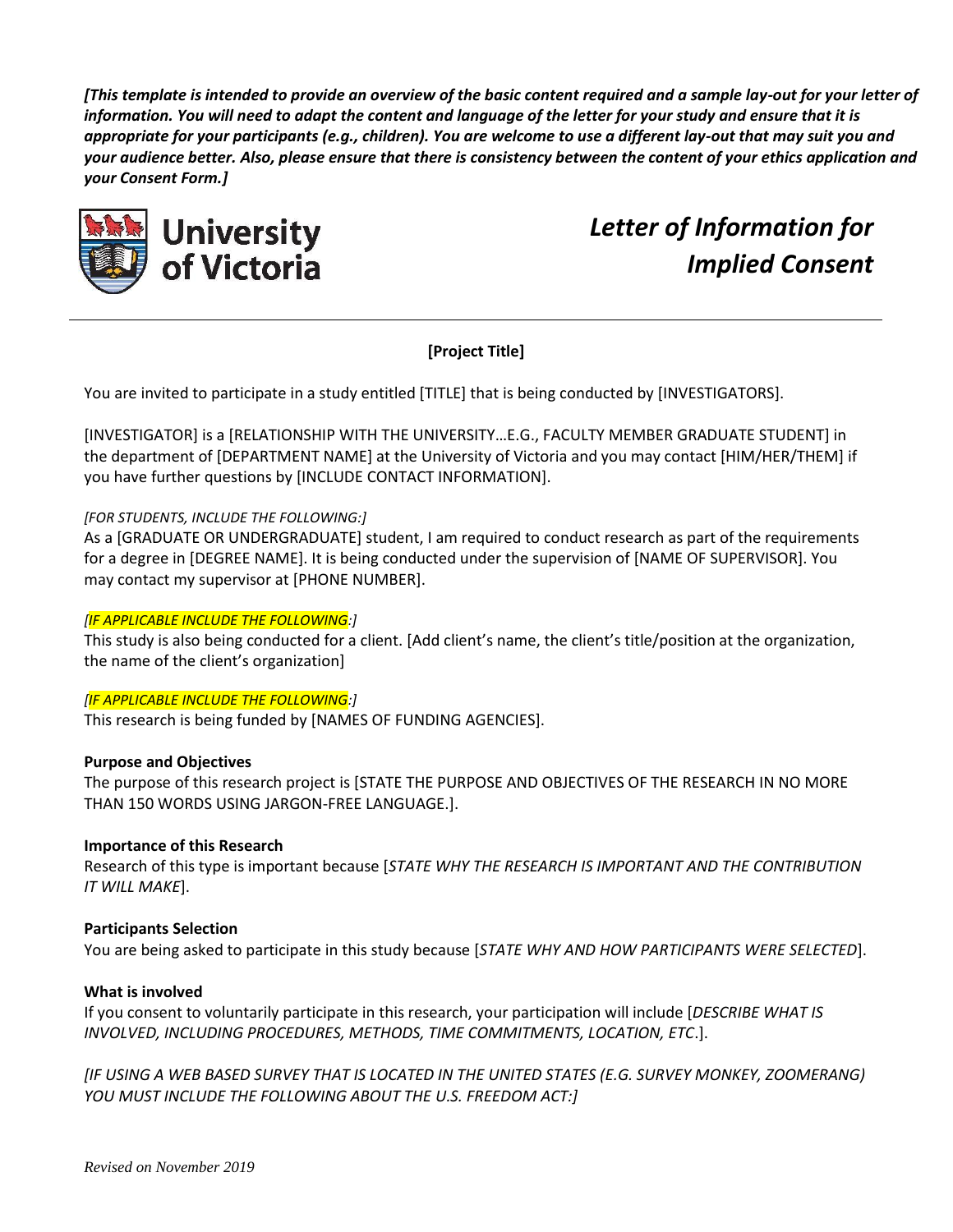Please be advised that information about you that is gathered for this research study (STATE IF IT INCLUDES IDENTIFIABLE INFORMATION) uses an online program located in the U.S. or a program that can be accessed from the US (FluidSurveys). As such, there is a possibility that information about you may be accessed without your knowledge or consent by the US government in compliance with the US Freedom Act.

### **Inconvenience**

Participation in this study may cause some inconvenience to you, including [*STATE POTENTIAL OR KNOWN INCONVENIENCES ASSOCIATED WITH PARTICIPATION*].

#### **Risks**

#### *[RESEARCHER MUST STATE ONE OF THE FOLLOWING:]*

There are no known or anticipated risks to you by participating in this research. [*OR*] There are some potential risks to you by participating in this research and they include [*DESCRIBE RISKS, E.G., EMOTIONAL, SOCIAL, PSYCHOLOGICAL, PHYSICAL, ECONOMIC, ETC.*]. To prevent or to deal with these risks the following steps will be taken [*STATE HOW YOU WILL DEAL WITH RISKS*].

#### **Benefits**

The potential benefits of your participation in this research include [*STATE THE BENEFITS OF THIS RESEARCH, AS APPLICABLE: TO PARTICIPANTS; TO SOCIETY; TO THE STATE OF KNOWLEDGE*].

#### *[IF APPLICABLE INCLUDE THE FOLLOWING:]*

#### **Compensation**

As a way to compensate you for any inconvenience related to your participation, you will be given [DESCRIBE ANY FORM OF PAYMENT, GIFT, CREDIT, ETC.].

# **Voluntary Participation**

Your participation in this research must be completely voluntary. If you do decide to participate, you may withdraw at any time without any consequences or any explanation. If you do withdraw from the study your data will [DESCRIBE WHAT WILL HAPPEN TO THE DATA – E.G., IT WILL: NOT BE USED; IMPOSSIBLE TO REMOVE FROM DATA BASE; USED ONLY IF PARTICIPANT GIVES PERMISSION]. [ALSO DESCRIBE WHAT WILL HAPPEN TO ANY COMPENSATION]

# *[IF APPLICABLE INCLUDE THE FOLLOWING:]*

# **Researcher's Relationship with Participants**

The researcher may have a relationship to potential participants as [STATE THE RELATIONSHIP, E.G., TEACHER/STUDENT; THERAPIST/CLIENT; SUPERVISOR/EMPLOYEE]. To help prevent this relationship from influencing your decision to participate, the following steps to prevent coercion have been taken [EXPLAIN HOW COERCION WILL BE PREVENTED].

#### *[IF APPLICABLE INCLUDE THE FOLLOWING:]*

#### **On-going Consent**

To make sure that you continue to consent to participate in this research, I will [EXPLAIN HOW YOU WILL HANDLE ONGOING CONSENT; THIS IS PRIMARILY AN ISSUE IN RESEARCH THAT OCCURS OVER MULTIPLE OCCASIONS OR AN EXTENDED PERIOD OF TIME].

# **Anonymity**

In terms of protecting your anonymity [DESCRIBE HOW ANONYMITY WILL BE PROTECTED; OR EXPLAIN LIMITS TO ANONYMITY OR JUSTIFY WHY LOSS OF ANONYMITY IS REQUIRED].

# **Confidentiality**

*Revised on November 2019*